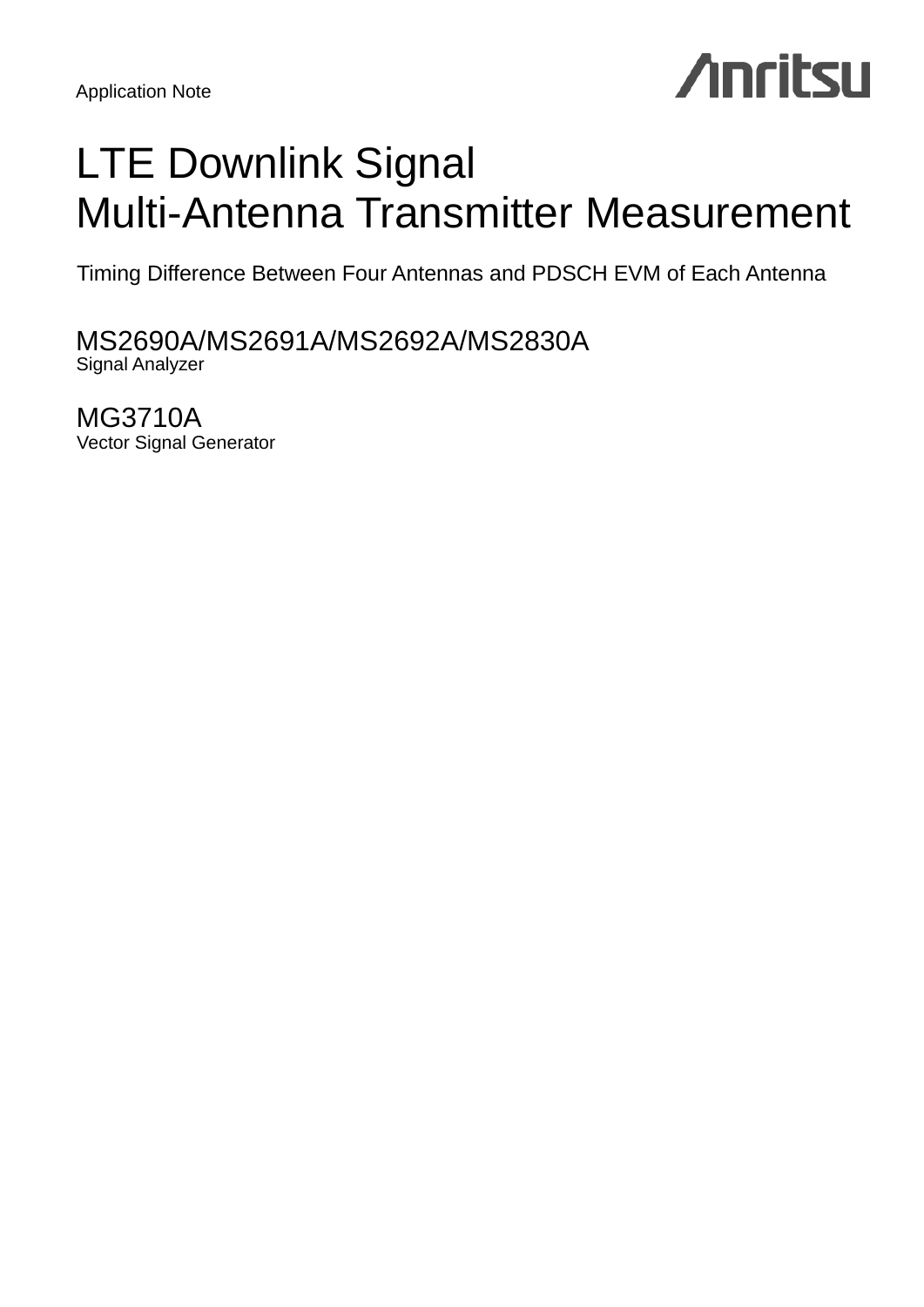## **Introduction**

This document explains how to output an LTE FDD/TDD downlink signal in a 4-antenna configuration from the vector signal generator and how to measure the timing difference between the antennas and the PDSCH EVM of each antenna using a signal analyzer.

The aim of this guide is to provide an understanding of the following items:

- How to simulate and operate one MG3710A Vector Signal Generator outputting signals as a base station with four antennas
- How to measure the timing difference between the four antennas and the PDSCH EVM of each antenna using the MS269xA Signal Analyzer

The target readers for this guide are engineers developing and evaluating LTE base stations.

The following diagram shows a simple model of the base station simulated by this demonstration. The base station has four antennas and performs MIMO transmissions using Tx diversity and spatial multiplexing functions. The signal output from each antenna has slight relative differences in timing due to the base station design and other environmental factors.



*Fig. 1. Configuration of Base Station with Four Antennas*

This demonstration outputs four simulated antenna signals from the MG3710A Vector Signal Generator with the baseband signal addition function installed for each of the two RF ports. The Tx0 and Tx1 signals are loaded into memory A and memory B, respectively, of the SG1 side and the Tx2 and Tx3 signals are loaded into memory A and memory B of the SG2 side.

The following figure shows the simple block diagram for the MG3710A Vector Signal Generator when simulating the base station in this demonstration. The Tx0 and Tx1, and Tx2 and Tx3 waveform patterns are added by digital processing. The baseband blocks and local signals are synchronized between SG1 and SG2 to output the Tx0, Tx1, Tx2, and Tx3 signals from the MG3710A Vector Signal Generator with fixed relative timings and timing offsets.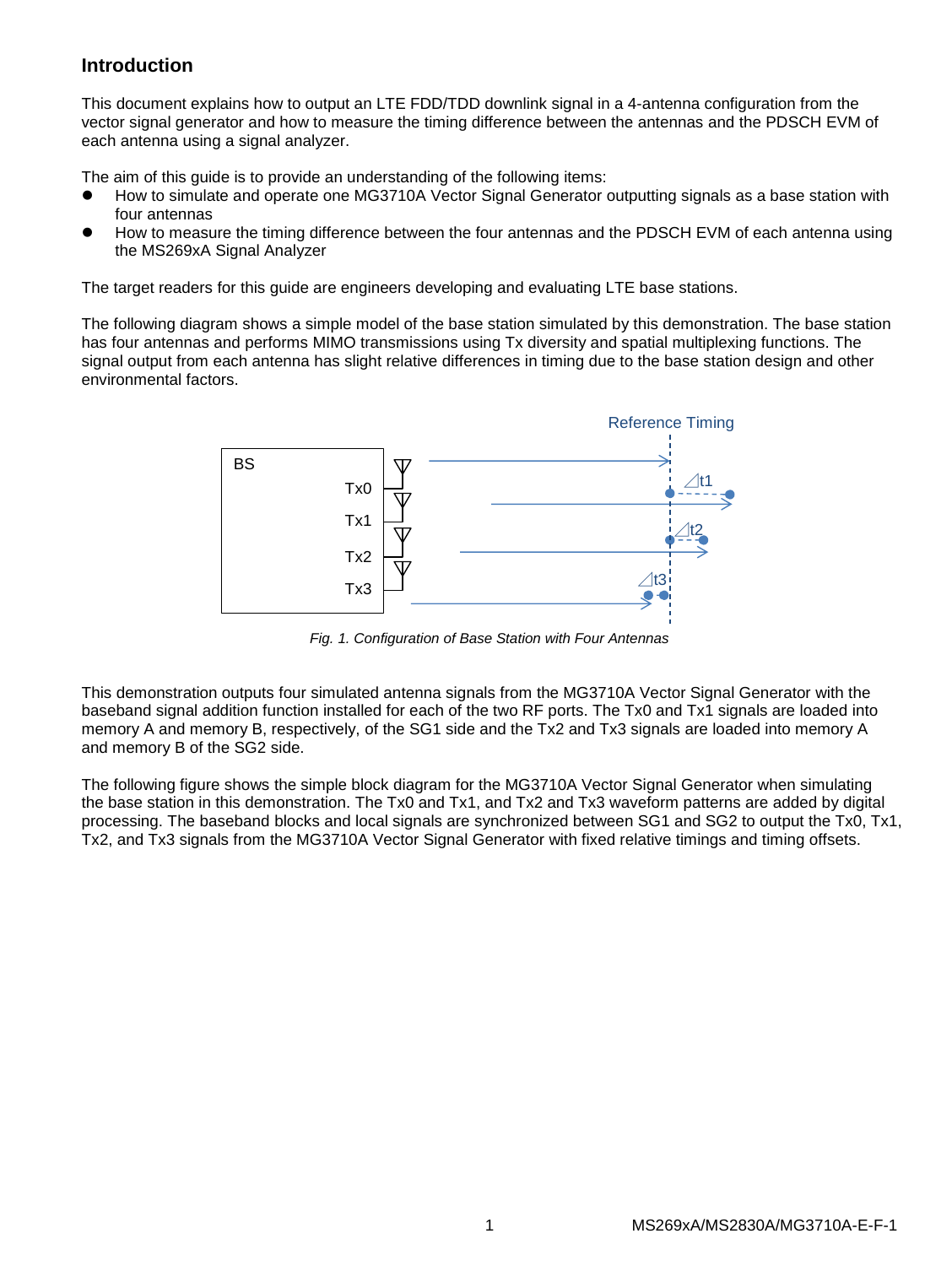

*Fig. 2. Block Diagram of MG3710A Vector Signal Generator Simulating Base Station with Four Antennas*

The MS269xA Signal Analyzer measures the timing offset between antennas by identifying different reference signals for each antenna. When performing this measurement, the signal outputs from the two RF ports of the MG3710A Vector Signal Generator are combined at a combiner and input to the RF port of the MS269xA Signal Analyzer.

When measuring the Data channel PDSCH EVM, the output from each antenna of the MG3710A is input directly to the RF port of the MS269xA Signal Analyzer. The number of the antenna to be measured is set at the MS269xA and the PDSCH EVM of that antenna is measured.

The timing offset measurement in this demonstration refers to the definition of item 6.5.3 Time alignment between transmitter branches in Rel. 8 and Rel. 9 of the 3GPP TS36.141 standard. Although PDSCH EVM measurement is defined in item 6.5.2 Error Vector Magnitude of the same standard as measurement for a single antenna, this demonstration measures the same signal configuration as the timing offset to monitor the modulation accuracy for multiple antennas.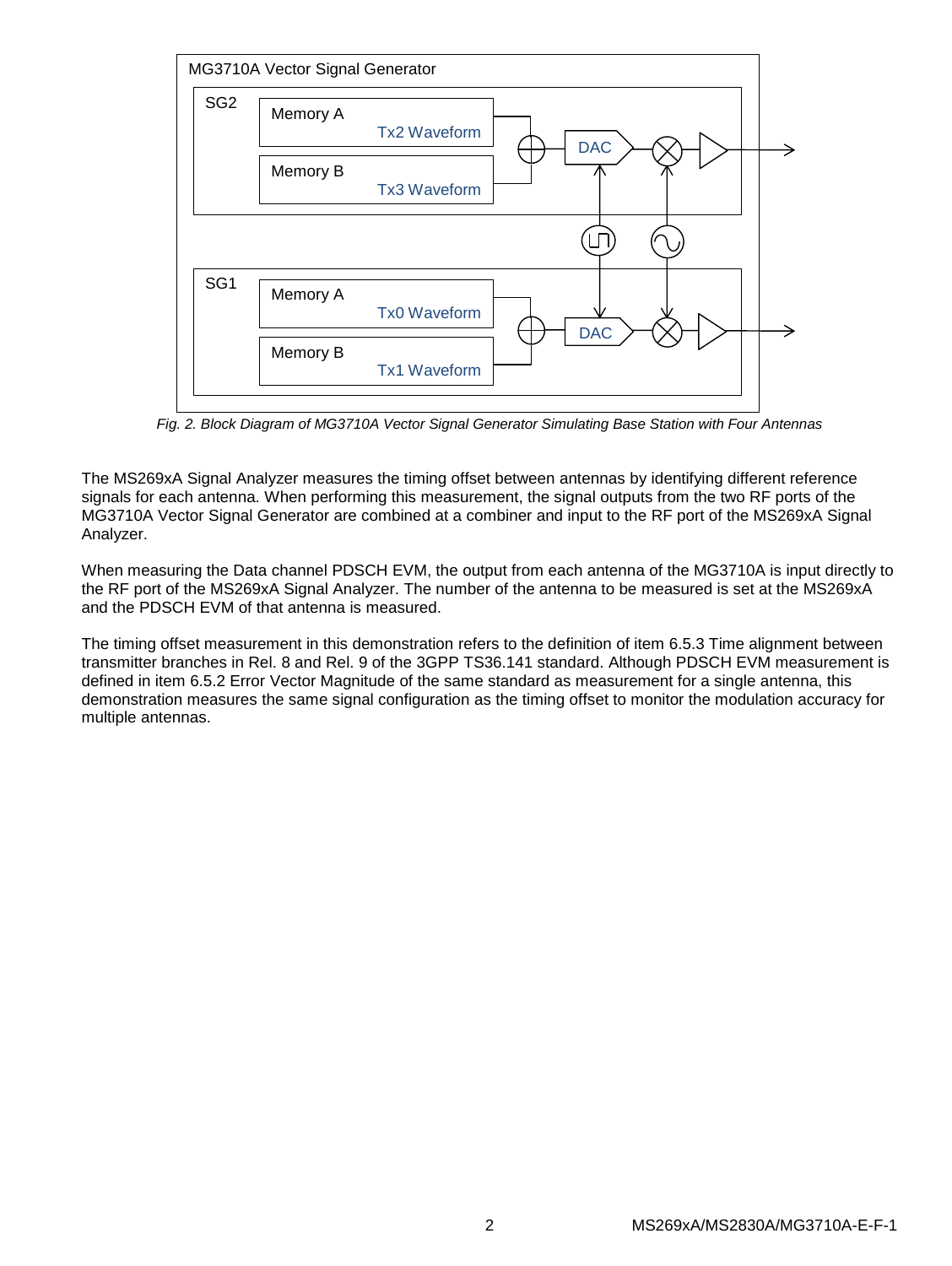## **Preparations**

Prepare the following equipment and software for the demonstration.

|    | Opt-032<br>Opt-048<br>Opt-062<br>Opt-078 | MG3710A Vector Signal Generator (Firmware Ver. 2.00.02 or newer)<br>1stRF 100 kHz to 2.7 GHz (Opt-034, -036 also OK)<br>1stRF Baseband Signal Addition<br>2ndRF 100 kHz to 2.7 GHz (Opt-064, -066 also OK)<br>2ndRF Baseband Signal Addition |               |                                                                                                   |  |  |
|----|------------------------------------------|----------------------------------------------------------------------------------------------------------------------------------------------------------------------------------------------------------------------------------------------|---------------|---------------------------------------------------------------------------------------------------|--|--|
| Or | MX370108A                                | LTE_IQproducer                                                                                                                                                                                                                               | (for LTE FDD) |                                                                                                   |  |  |
|    | MX370110A                                | LTE TDD IQproducer                                                                                                                                                                                                                           | (for LTE TDD) |                                                                                                   |  |  |
|    | MX269020A                                | <b>LTE Downlink Measurement Software</b>                                                                                                                                                                                                     |               | MS2690A/MS2691A/MS2692A/MS2830A Signal Analyzer (Firmware Ver. 5.04.00 or newer)<br>(for LTE FDD) |  |  |
| Or | MX269022A                                | LTE TDD Downlink Measurement Software                                                                                                                                                                                                        |               | (for LTE TDD)                                                                                     |  |  |

- RF Cable 3 pcs
- 2 Signal Combiner 1 pc

Connect the instruments as shown in the following set-up diagram.



*Fig. 3. Connection Set-up*

To simplify the operations described in this application note, the cable attenuation settings and calibration procedures are omitted. To measure more accurately, refer to the operation manual and add the required procedures.

Unless otherwise noted, the description of following procedures and figures is for LTE FDD measurement. The procedures for LTE TDD measurement are similar as for LTE FDD measurement. This document complements the procedures especially for LTE TDD measurement.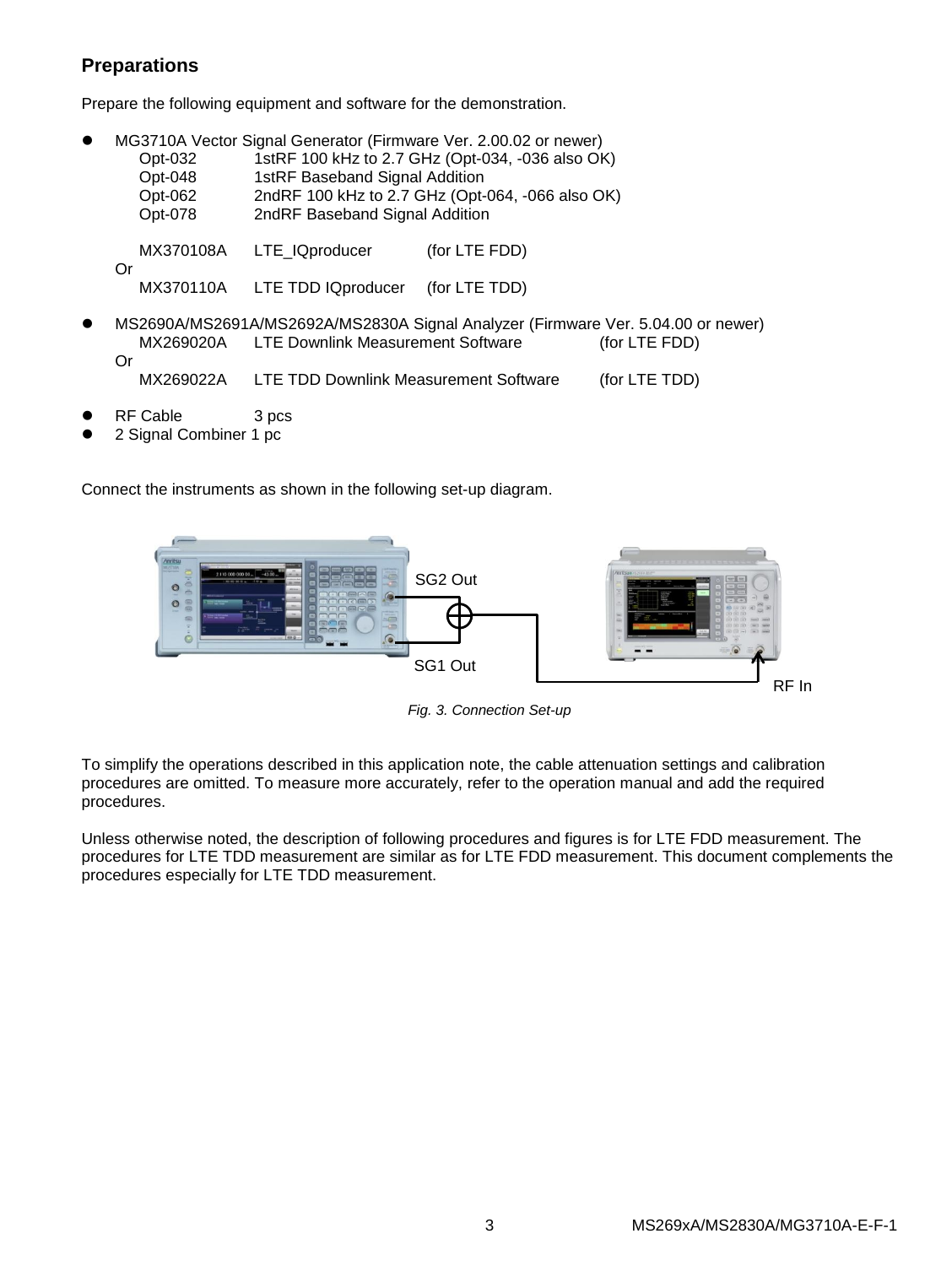## **Creating Waveform Patterns**

The LTE FDD/TDD downlink signals are measured under the following conditions in this demonstration. To test the wireless characteristics using multiple antennas, several parameters differ according to the actual MIMO signal composition.

| Parameter                     | Value                       | <b>Remarks</b>                                               |
|-------------------------------|-----------------------------|--------------------------------------------------------------|
| Cell ID                       |                             |                                                              |
| <b>Bandwidth</b>              | 5 MHz                       |                                                              |
| No. of Antennas               |                             | In this demo, each antenna signal is Tx0, Tx1, Tx2, and Tx3. |
| <b>Diversity Mode</b>         | <b>Spatial Multiplexing</b> |                                                              |
| No. of Layers                 |                             |                                                              |
| <b>Base Signal</b>            | $E-TM1.1$                   | Same as measurement conditions for 6.5.3 Time alignment      |
|                               |                             | between transmitter branches                                 |
| <b>Synchronization Signal</b> | Only Tx0 enabled            |                                                              |

*Table 1. Main Parameters of Created Waveform Patterns*

Use the following procedure to create the output signal waveform pattern using IQproducer built into the MG3710A Vector Signal Generator.

[Procedure]

- 1. Press [IQpro] to start IQproducer.
- 2. Press [LTE FDD] at the System (Cellular) tab to start LTE IQproducer (Press [LTE TDD] for TDD)
- 3. Press [Normal Setup].
- 4. Press [Easy Setup]  $\rightarrow$  [BS Test]  $\rightarrow$  [E-UTRA Test Models]  $\rightarrow$  [E-TM1.1] to select BW = 5 MHz.
- 5. Select Common at the top of the tree on the left side of the window.
- 6. Set [Number of Antennas] in the Common column at the window center to 4. In the case of TDD, Set [Test Model] to [Off] before setting of [Number of Antennas].
- 7. Select [Synchronization of signals] in the center of the tree at the left side of the window.
- 8. Set [Data Status] of [Antenna Port 1] of [Primary Synchronization signals] at the right side of the window to [Disable].
- 9. Similarly, set [Data Status] of [Antenna Port 2] and [Antenna Port 3] to [Disable]. (Set only Antenna Port 0 to Enable.)
- 10. Set [Data Status] of [Antenna Port 1] of [Secondary Synchronization signals] at the right side of the window to [Disable].
- 11. Similarly, set [Data Status] of [Antenna Port 2] and [Antenna Port 3] to [Disable]. (Set only Antenna Port 0 to Enable.)
- 12. Press [Calculation].
- 13. Change the package name and output file (waveform pattern) as necessary. (Refer to the end of this procedure for the name used in this demo.)
- 14. Press [OK] to start waveform pattern generation.
- 15. Select [Yes] if the "Folder is not found' message is displayed.

The created waveform pattern setting file can be saved as necessary using [File]  $\rightarrow$  [Save Parameter File]. The same settings can be recalled by reading this file using [Recall Parameter File].

The following four waveform patterns are created as examples in this demonstration.

| LTE FDD                              |
|--------------------------------------|
| ("LTE TDD" for TDD)                  |
| Tx0 Waveform Pattern: E-TM 1-1 05M 0 |
| Tx1 Waveform Pattern: E-TM 1-1 05M 1 |
| Tx2 Waveform Pattern: E-TM 1-1 05M 2 |
| Tx3 Waveform Pattern: E-TM 1-1 05M 3 |
|                                      |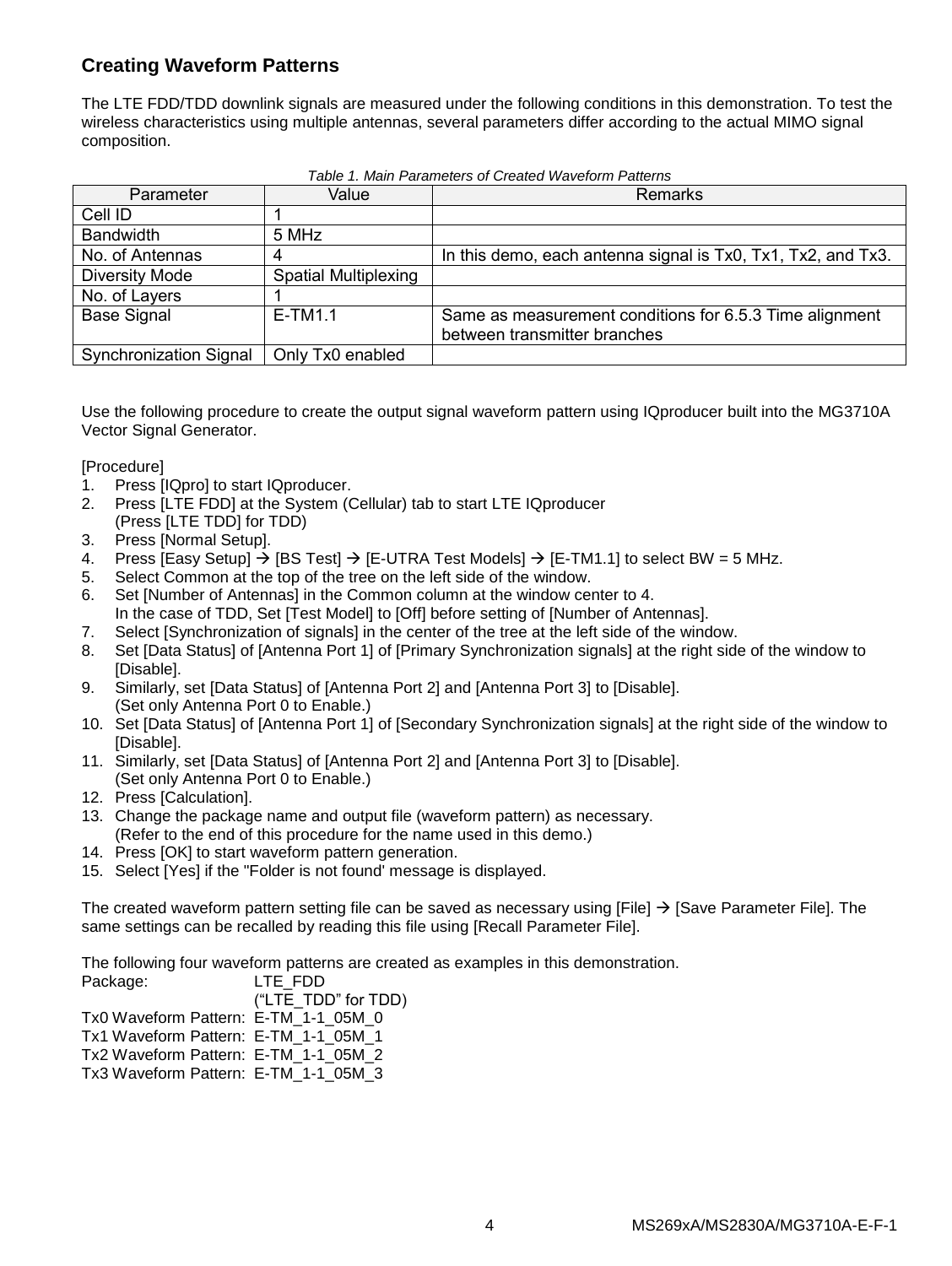

*Fig. 4. LTE IQproducer Settings*

The above procedure creates and saves four waveform patterns for each antenna to the HDD built-into the MG3710A Vector Signal Generator.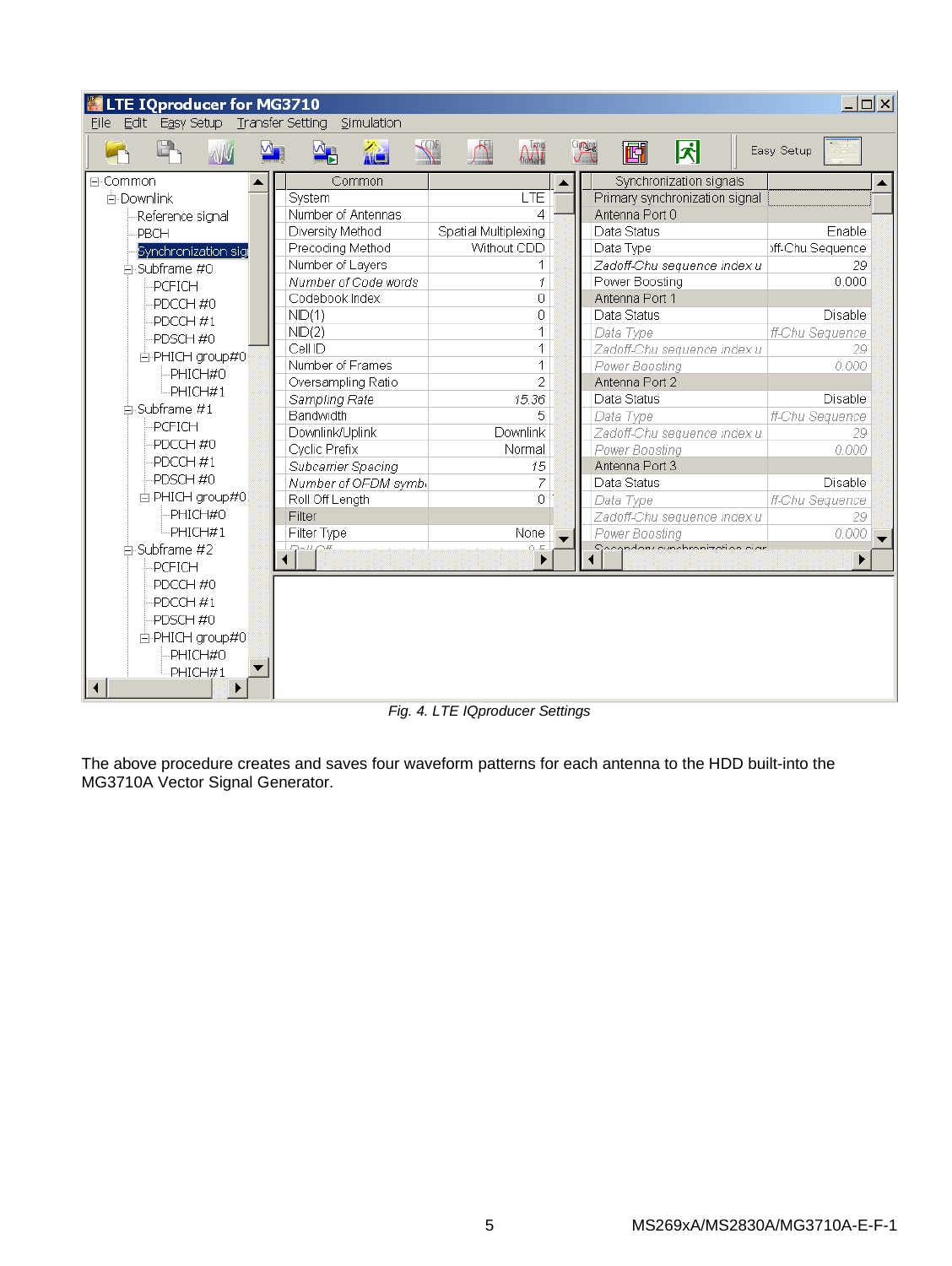## **Setting Signal Generator**

The signal created by IQproducer is output from the MG3710A Vector Signal Generator.

The Tx0 and Tx1 signals are output from the SG1 port of the MG3710A Vector Signal Generator after combining using the Baseband Signal Addition function. The Tx0 signal is loaded in memory A and the Tx1 signal is loaded in memory B. The Tx2 and Tx3 signals are output from the SG2 port of the MG3710A after combining using the Baseband Addition function. The Tx2 signal is loaded in memory A and the Tx3 signal is loaded in memory B.

| Table 2. Waveform Pattern Arrangement and Output |                 |                             |  |  |  |  |
|--------------------------------------------------|-----------------|-----------------------------|--|--|--|--|
| Waveform Pattern                                 | RF Port         | <b>Waveform Memory Save</b> |  |  |  |  |
|                                                  |                 | Destination                 |  |  |  |  |
| Tx0: E-TM 1-1 05M 0                              | SG <sub>1</sub> |                             |  |  |  |  |
| Tx1: E-TM 1-1 05M 1                              | SG <sub>1</sub> |                             |  |  |  |  |
| Tx2: E-TM 1-1 05M 2                              | SG <sub>2</sub> |                             |  |  |  |  |
| Tx3: E-TM 1-1 05M 3                              | SG <sub>2</sub> |                             |  |  |  |  |

Additionally, the Local signal for generating the RF signal is synchronized between the two RF ports. This is to synchronize the signals between antennas when each antenna is connected to each RF port.

The MG3710A Vector Signal Generator operation procedure is explained below.

The operation flow is as follows:

- (1) Select waveform at SG1.
- (2) Select waveform at SG2.
- (3) Synchronize SG1 and SG2 signals, set frequency, level, etc., and output signal.

## [Procedure]

- (1) Select the waveform at SG1.
- 1. Press [SG1].
- 2. Press [Preset]  $\rightarrow$  [F1] Preset to initialize the instrument.
- 3. Press [Load] and select [LTE\_FDD] from the Packages list on the left side of the window. (Press [LTE TDD] for TDD)
- 4. Press [F8] To Memory to set [A].
- 5. Select [E-TM\_1-1\_05M\_0] from the Packages list on the right side of the window and press [F6] Load Pattern.
- 6. Press [F8] To Memory to set [B].
- 7. Select [E-TM\_1-1\_05M\_1] from the Packages list on the right side of the window and press [F6] Load Pattern.
- 8. Press [Mode]  $\rightarrow$  [F2] Combination Mode to set [Edit].
- 9. Press [Select]  $\rightarrow$  [F8] On Memory to set [A].
- 10. Select [LTE\_FDD] from the Packages list on the left side of the window.
- (Select [LTE TDD] for TDD)
- 11. Select [E-TM\_1-1\_05M\_0] from the Packages list on the right side of the window and press [F6] Select.
- 12. Press [Select]  $\rightarrow$  [F8] On Memory to set [B].
- 13. Select [E-TM\_1-1\_05M\_1] from the Packages list on the right side of the window and press [F6] Select.
- 14. Press [Mode]  $\rightarrow$  [F3] ARB Setup  $\rightarrow$  [F3] Output B to set [On].

## (2) Select the waveform at SG2.

- 15. Press [SG2].
- 16. Press [Load] and select [LTE\_FDD] from the Packages list on the left side of the window. (Press [LTE TDD] for TDD)
- 17. Press [F8] To Memory to set [A].
- 18. Select [E-TM\_1-1\_05M\_2] from the Packages list on the right side of the window and press [F6] Load Pattern.
- 19. Press [F8] To Memory to set [B].
- 20. Select [E-TM\_1-1\_05M\_3] from the Packages list on the right side of the window and press [F6] Load Pattern.
- 21. Press [Mode]  $\rightarrow$  [F2] Combination Mode to set [Edit].
- 22. Press [Select]  $\rightarrow$  [F8] On Memory to set [A].
- 23. Select [LTE\_FDD] from the Packages list on the left side of the window. (Select [LTE TDD] for TDD)
- 24. Select [E-TM\_1-1\_05M\_2] from the Packages list on the right side of the window and press [F6] Select.
- 25. Press [Select]  $\rightarrow$  [F8] On Memory to set [B].
- 26. Select [E-TM\_1-1\_05M\_3] from the Packages list on the right side of the window and press [F6] Select.
- 27. Press [Mode]  $\rightarrow$  [F3] ARB Setup  $\rightarrow$  [F3] Output B to set [On].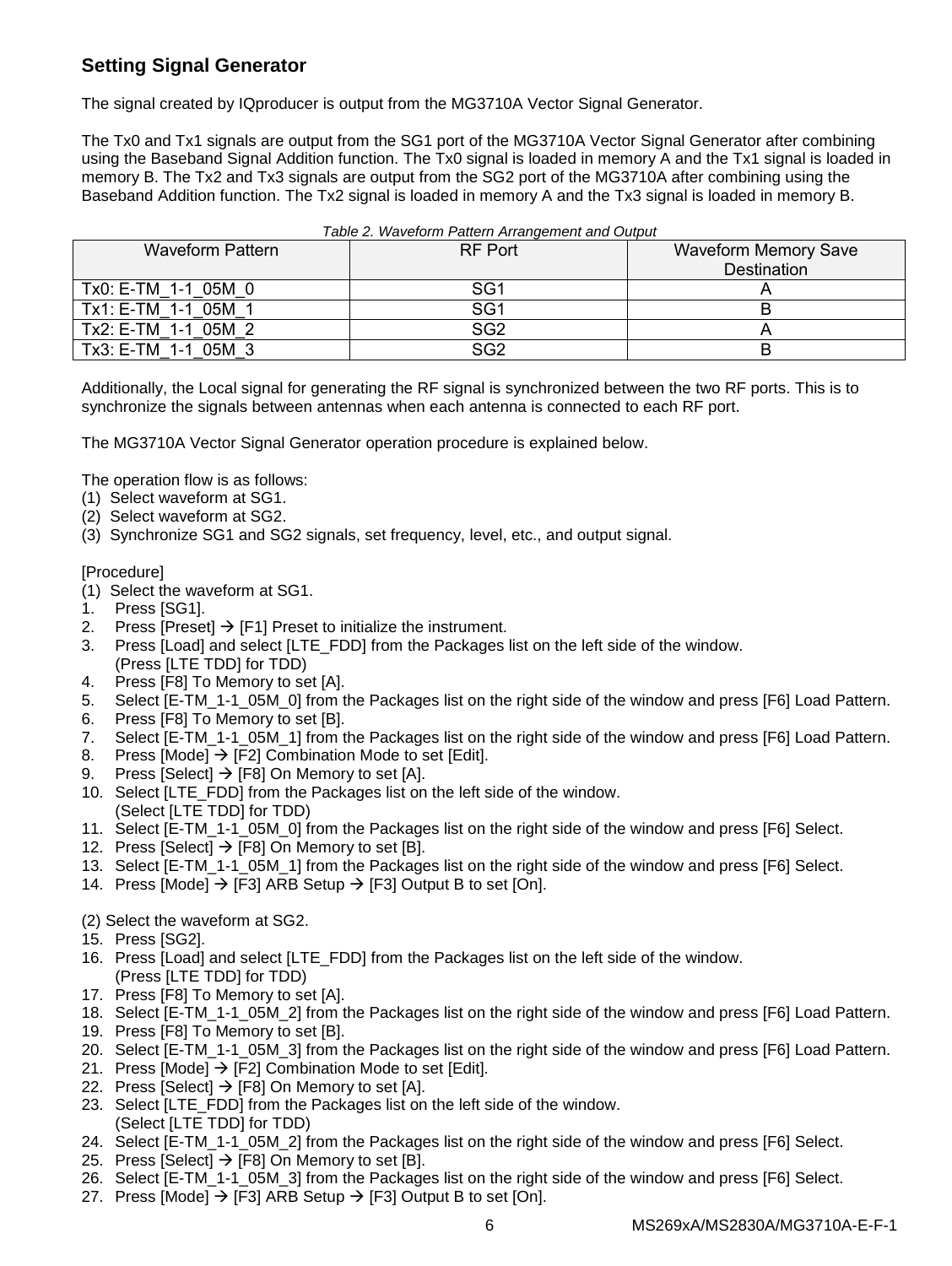(3) Synchronize the SG1 and SG2 signals, set the frequency, level, etc., and output the signal.

- 28. Press [Mode]  $\rightarrow$  [ $\rightarrow$ ]  $\rightarrow$  [F8] Sync Multi SG  $\rightarrow$  [F1] Sync Type  $\rightarrow$  [F4] SG1&2.
- 29. Press Back  $\rightarrow$  [F4] LO Sync to set [On].
- 30. Press [SG1].
- 31. Press [Frequency] and set the frequency to 2110 MHz. The SG1 and SG2 frequencies become the same value because the Local signal is synchronized.
- 32. Press [Level] and set the output level to –15 dBm.
- 33. Press [RF Output]  $\rightarrow$  [Mod On/Off] and [On/Off] to set each to [On].
- 34. Press [SG2].
- 35. Press [Level] and set the output level to –15 dBm.
- 36. Press [2nd RF Output]  $\rightarrow$  [Mod On/Off] and [On/Off] to set each to [On].
- 37. Press [SG1].
- 38. Press [Mode]  $\rightarrow$  [ $\rightarrow$ ]  $\rightarrow$  [F2] Start/Frame Trigger  $\rightarrow$  [F3] Source  $\rightarrow$  [F2] Trigger Key.
- 39. Press Back  $\rightarrow$  [F8] Trigger Key.

The above procedure outputs the Tx0 and Tx1 added signal from SG1 and the Tx2 and Tx3 added signal from SG2.

| / MG3710A Vector Signal Generator                                                                | $\overline{\phantom{a}}$                                      | Start/Frame Trigger           |
|--------------------------------------------------------------------------------------------------|---------------------------------------------------------------|-------------------------------|
| SG2<br>2.110 000 000 00 GHz<br>$-15.00$ dBm                                                      | Mod <sup>1</sup><br>RF<br>$\odot$<br>$\left( \bullet \right)$ |                               |
| <b>ARB</b><br><b>PLAY</b><br>SG1                                                                 |                                                               | Start/Frame<br><b>Trigger</b> |
| <b>Amplitude</b><br>Frequency                                                                    | Mod RF<br>$\circledcirc$                                      | Off.<br>On                    |
| 2.110 000 000 00 GHz                                                                             | $-15.00$ dBm                                                  | Mode<br>Frame<br>Start        |
|                                                                                                  |                                                               | Source<br><b>Trigger Key</b>  |
| <b>ARB Info (Combination)</b>                                                                    |                                                               | Delay                         |
| Level<br>Package LTE_FDD                                                                         | ᠳ<br><b>FreqOffset</b>                                        | $0.00$ 4Ts                    |
| $\overline{A}$<br>$-18.01$ dBm<br>Pattern E-TM_1-1_05M0                                          | A<br>CNT                                                      | Edge<br>Fall<br>Rise          |
| Level Ratio 0.00 dB                                                                              |                                                               | Event                         |
| Level<br>Package LTE_FDD<br>E<br>$-18.01$ dBm<br>Pattern E-TM_1-1_05M_1                          |                                                               | No Retrigger                  |
|                                                                                                  | <b>Start Offset</b><br>$1/2$ $4$ Ts                           | <b>Frame Count</b>            |
|                                                                                                  | 65ns                                                          | 1 Frame                       |
| <b>BER</b><br><b>ARB</b><br>Power Meter<br>$A:$ Off<br>On.<br><b>Stop</b><br>$B:$ Off<br>$A + B$ | $0.000E + 000$<br>0 <sup>2</sup><br>$\sqrt{0}$<br>$\sigma$    | <b>Trigger Key</b>            |
|                                                                                                  | 5/13/2013 07:47:23                                            |                               |

*Fig. 5. Example of Four Antenna Signal Outputs (SG1 Setting Display)*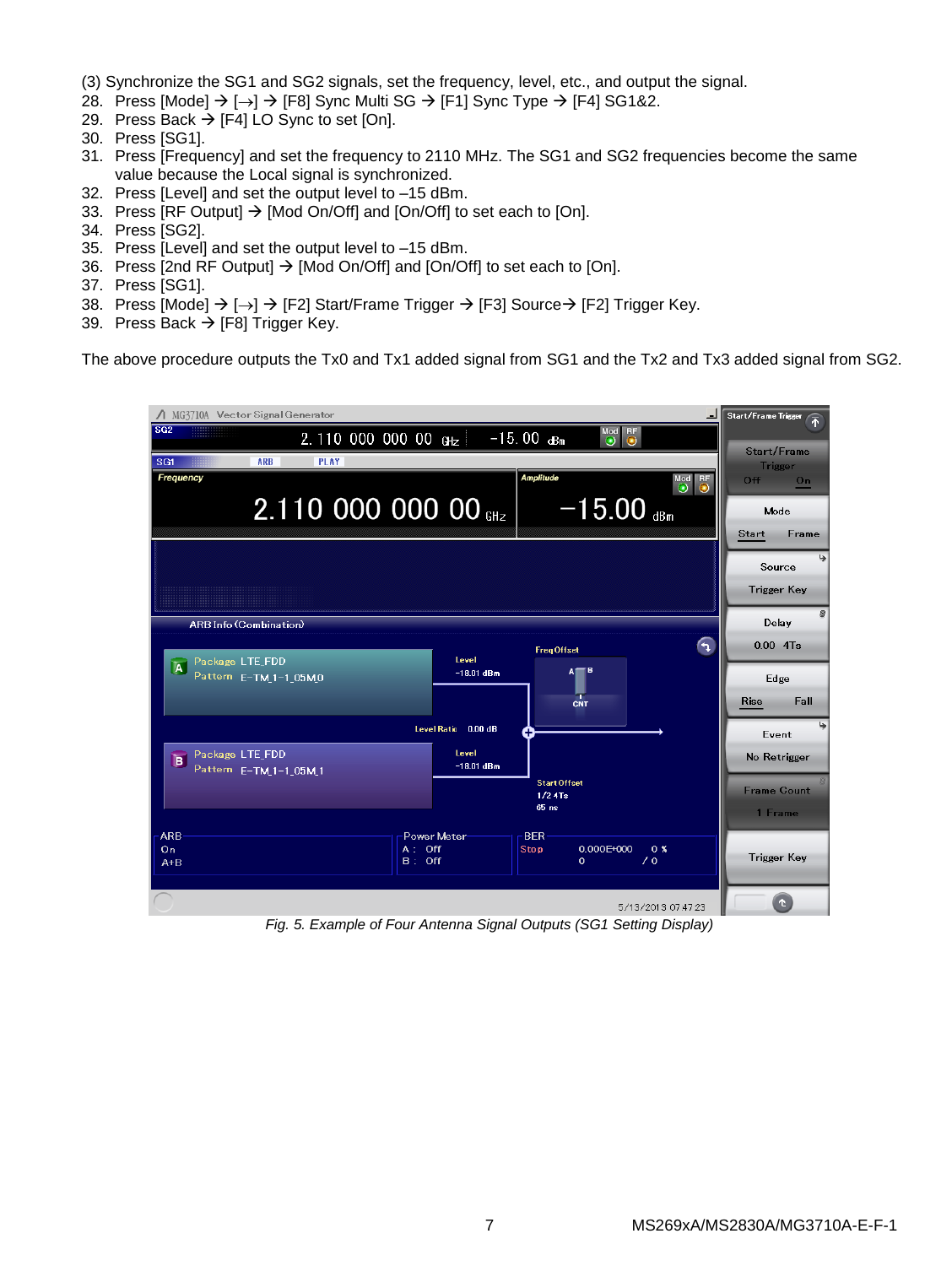## **Measuring Timing Offset**

The timing difference (offset) between the antenna signals is measured using the MS269xA Signal Analyzer. Measurement is performed using the MX269020A LTE Downlink Measurement Software modulation analysis function of the MS269xA Signal Analyzer measurement software.

Use the following MS269xA Signal Analyzer measurement procedure.

[Procedure]

- 1. Press [Application Switch] and select [3GLTE Downlink] ([LTE-TDD Downlink] for TDD).
- 2. Press [Frequency] and set the frequency to 2110 MHz.
- 3. Press [Amplitude] and set the level to –15 dBm.
- 4. Press [Measure]  $\rightarrow$  [F2] MIMO Summary ([F3] MIMO Summary for TDD).
- 5. Press [F3] Channel Bandwidth  $\rightarrow$  [F3] 5 MHz.
- 6. Press Back  $\rightarrow$  [F7] Detail Settings.
- 7. Set [Number of Antenna Ports] to [4].
- 8. Press [Set] to display the Detail Settings log.
- 9. Press [Continuous] to start measurement and check the [RS Timing Offset] value.

The above procedure displays the timing offset for each antenna based on the Tx0 signal on the MS269xA Signal Analyzer screen. The reference antenna is specified at the [Antenna Port] setting of [Detail Settings] in step 6.

| $\Lambda$ MS2692A<br><b>3GLTE Downlink</b> |                         |             |                  | 口口         |        | 5/13/2013 15:03:50                                                                          |
|--------------------------------------------|-------------------------|-------------|------------------|------------|--------|---------------------------------------------------------------------------------------------|
| Carrier Freq.                              | 2 110 000 000 Hz        | Input Level | $-15.00$ dBm     |            |        | <b>SP</b> 3GLTE Downlink<br>伺<br><b>MIMO Summary</b>                                        |
| Modulation                                 | AUTO                    | ATT         | 4 dB             |            |        | $\blacktriangleright$                                                                       |
| <b>Channel Bandwidth</b>                   | 5MHz                    |             | Reference Signal | Auto       |        | Analysis                                                                                    |
| <b>Result</b>                              |                         |             |                  |            |        | Time                                                                                        |
|                                            |                         |             |                  |            |        |                                                                                             |
|                                            |                         |             |                  |            |        |                                                                                             |
|                                            | Tx0 / Rx<br>(Reference) | Tx1 / Rx    | Tx2/Rx           | Tx3/Rx     |        |                                                                                             |
| <b>RS Power</b>                            | $0.00$ dB               | $0.00$ dB   | $0.00$ dB        | $-0.01$ dB |        | وا<br>  Channel Bandwidth                                                                   |
| RS EVM (rms)                               | 0.28%                   | 0.30%       | 0.49%            | 0.53%      |        |                                                                                             |
| RS Timing Offset                           | 0.0 <sub>ns</sub>       | $-32.6$ ns  | 43.8 ns          | $-5.0$ ns  |        | 5MHz                                                                                        |
| <b>RS</b> Freq                             | $0.00$ Hz               | $0.10$ Hz   | $0.22$ Hz        | $0.26$ Hz  |        |                                                                                             |
|                                            |                         |             |                  |            |        |                                                                                             |
| Ref.Int                                    |                         |             |                  |            |        | $\theta$<br><b>Detail Settings</b><br>Active Antenna <sup>8</sup><br>Threshold<br>$-10.0dB$ |
|                                            |                         |             |                  |            | 1 of 2 | $\blacksquare$                                                                              |

*Fig. 6. Example of Timing Offset Measurement between Four Antennas*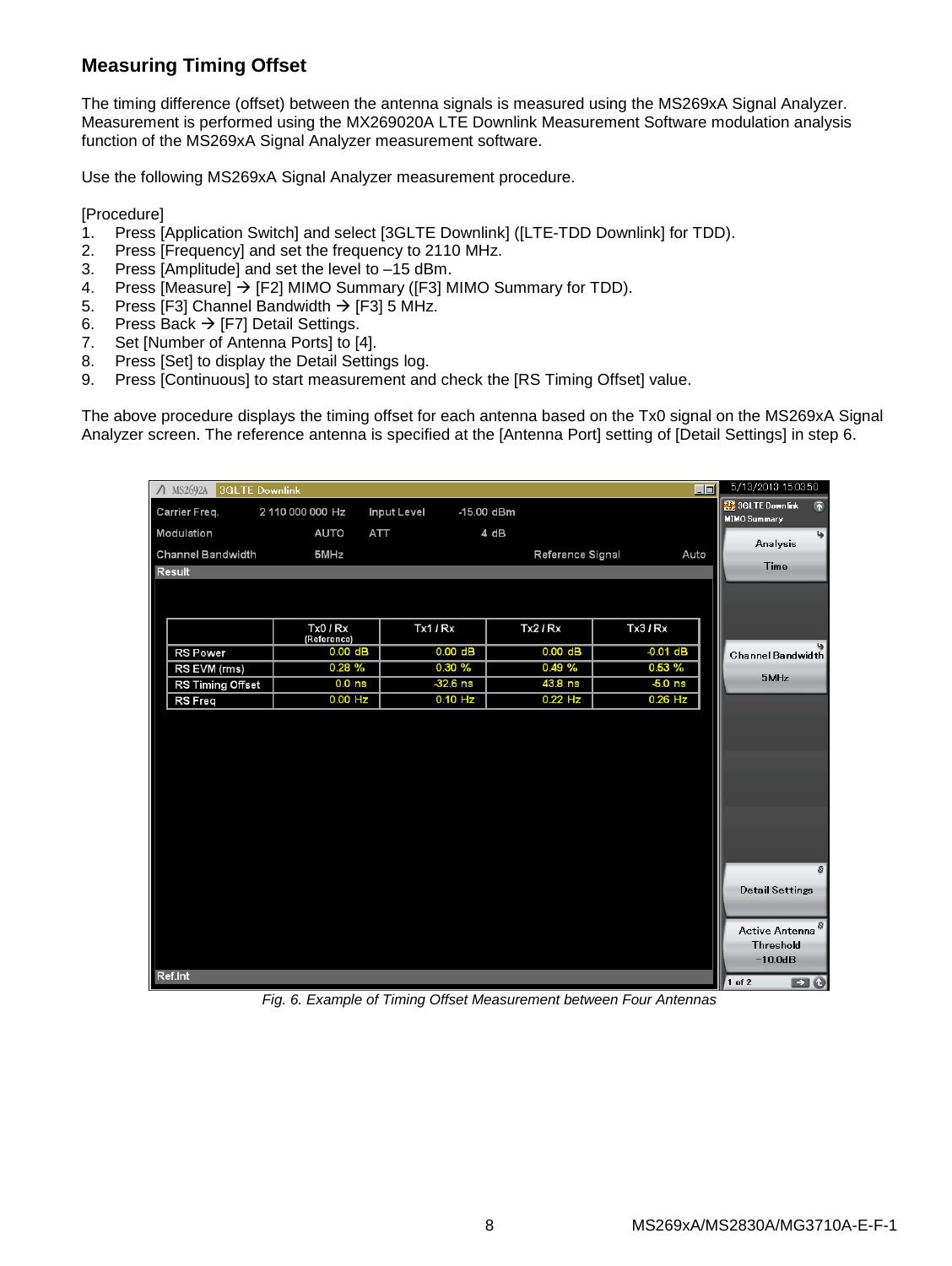## **Measuring PDSCH EVM**

The PDSCH EVM is measured using the timing offset measurement system. Measurement is performed using the modulation analysis function of the MX269020A LTE Downlink Measurement Software for the MS269xA Signal Analyzer. Additionally, each antenna signal is output from the MG3710A Vector Signal Generator.

The following measurement procedure follows on from the timing offset measurement using the MG3710A Vector Signal Generator and MS269xA Signal Analyzer. After outputting the target measurement antenna signals from the MG3710A Vector Signal Generator, measurement is performed by the signal analyzer.

Since the Synchronization Signal is embedded in the generated Tx1, Tx2, and Tx3 signals, the synchronization mode is set to Reference Signal at measurement.

#### *NOTE:*

MX269020A LTE Downlink Measurement Software does NOT support to analyze pre-coded signal. Please turn off the pre-coding when you measure signal from the base station.

## *Setting Signal Generator*

[Procedure]

- (1) Outputting Tx0
- 1. Press [SG1].
- 2. Press [Mode]  $\rightarrow$  [ $\rightarrow$ ]  $\rightarrow$  [F8] Sync Multi SG  $\rightarrow$  [F1] Sync Type  $\rightarrow$  [F1] Off.
- 3. Press [Mode]  $\rightarrow$  [F3] ARB Setup  $\rightarrow$  [F1] Output A to set [On].
- 4. Press [Mode]  $\rightarrow$  [F3] ARB Setup  $\rightarrow$  [F3] Output B to set [Off].
- 5. Set both of [RF Output] (SG1 side) [Mod On/Off] and [On/Off] to [On].
- 6. Set both of [2nd RF Output] (SG2 side) [Mod On/Off] and [On/Off] to [Off].
- 7. Use the signal analyzer to measure the PDSCH EVM of Tx0.

(2) Outputting Tx1

- 8. Press [SG1].
- 9. Press [Mode]  $\rightarrow$  [F3] ARB Setup  $\rightarrow$  [F1] Output A to set [Off].
- 10. Press [Mode]  $\rightarrow$  [F3] ARB Setup  $\rightarrow$  [F3] Output B to set [On].
- 11. Use the signal analyzer to measure the PDSCH EVM of Tx1.
- (3) Outputting Tx2
- 12. Press [SG2].
- 13. Press [Mode]  $\rightarrow$  [F3] ARB Setup  $\rightarrow$  [F1] Output A to set [On].
- 14. Press [Mode]  $\rightarrow$  [F3] ARB Setup  $\rightarrow$  [F3] Output B to set [Off].
- 15. Set both of [RF Output] (SG1 side) [Mod On/Off] and [On/Off] to [Off].
- 16. Set both of [2nd RF Output] (SG2 side) [Mod On/Off] and [On/Off] to [On].
- 17. Use the signal analyzer to measure the PDSCH EVM of Tx2.
- (4) Outputting Tx3
- 18. Press [SG2].
- 19. [Press [Mode]  $\rightarrow$  [F3] ARB Setup  $\rightarrow$  [F1] Output A to set [Off].
- 20. Press [Mode]  $\rightarrow$  [F3] ARB Setup  $\rightarrow$  [F3] Output B to set [On].
- 21. Use the signal analyzer to measure the PDSCH EVM of Tx3.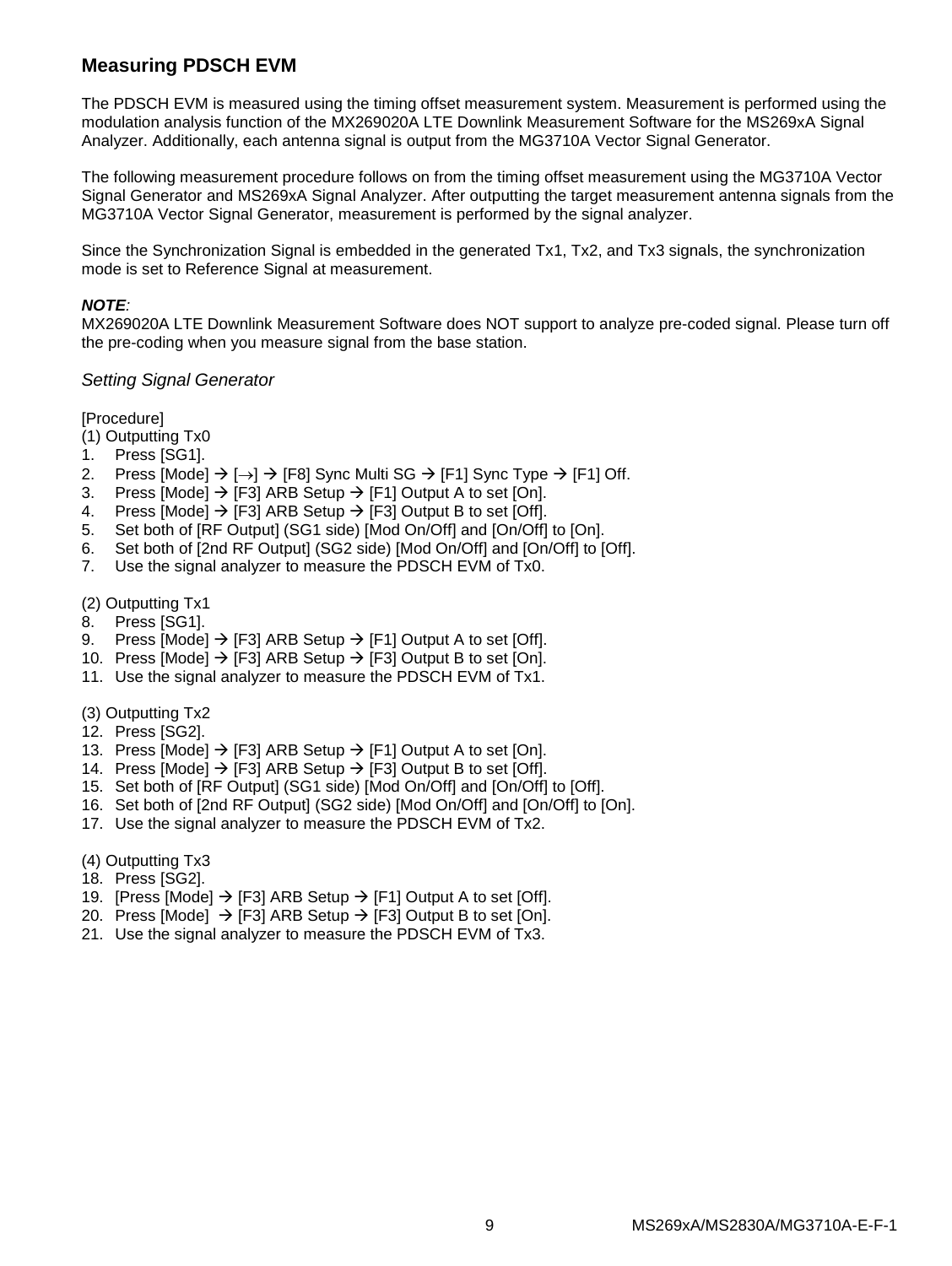| MG3710A Vector Signal Generator<br>ᅴ                       |                                    |                                      |                               |                                                | 斥 |
|------------------------------------------------------------|------------------------------------|--------------------------------------|-------------------------------|------------------------------------------------|---|
| SG2<br>$2.110\ 000\ 000\ 00\ \text{GHz}$                   |                                    |                                      |                               |                                                |   |
| <b>PLAY</b><br>SG1<br>ARB                                  | Output A                           |                                      |                               |                                                |   |
| Frequency                                                  |                                    | Amplitude                            | Mod RF<br>$\circledcirc$<br>О | Off<br>On                                      |   |
| 2.110 000 000 00 GHz                                       |                                    | $-18.01$ dBm                         |                               | Level A<br>$-18.01$ dBm                        |   |
|                                                            |                                    |                                      |                               |                                                |   |
|                                                            |                                    |                                      |                               | Output B                                       |   |
|                                                            |                                    |                                      |                               | On<br>Off                                      |   |
| <b>ARB Info (Combination)</b>                              |                                    |                                      |                               | Level B                                        |   |
|                                                            |                                    | <b>FreqOffset</b>                    | ᠳ                             | $-18.01$ dBm                                   |   |
| Package LTE_FDD<br>$\overline{A}$<br>Pattern E-TM 1-1_05M0 | Level<br>$-18.01$ dBm              | CNT                                  |                               | A/B Signal<br><b>Setting</b><br>B.<br>A&B<br>A |   |
|                                                            |                                    |                                      |                               | A/B Ratio                                      |   |
| Package LTE_FDD<br>E<br>Pattern E-TM 1-1_05M 1             |                                    |                                      |                               | $0.00$ dB                                      |   |
|                                                            |                                    |                                      |                               | Sampling Rate A                                |   |
|                                                            |                                    |                                      |                               | 15.360000000 MHz                               |   |
| <b>ARB</b><br>On                                           | <b>Power Meter</b><br>Off<br>A : . | <b>BER</b><br>$0.000E + 000$<br>Stop | 0 <sub>x</sub>                | Sampling Rate B                                |   |
| A                                                          | $B:$ Off                           | $\mathbf{0}$                         | $\sqrt{0}$                    | 15.360000000 MHz                               |   |
|                                                            |                                    |                                      |                               |                                                |   |
|                                                            |                                    |                                      | 5/13/2013 07:47:57            | $1$ of $2$                                     |   |

*Fig. 7. Example of Tx0 Signal Output*

## *Signal Analyzer Operation*

[Procedure]

- (1) Measuring Tx0
- 1. Press [Measure]  $\rightarrow$  [F1] Modulation Analysis  $\rightarrow$  [F7] Detail Settings.
- 2. Set [Synchronization Mode] to [Reference Signal].
- 3. Set [Cell ID] to 1.
- 4. Set [Number of Antenna Ports] to [4].
- 5. Set [Antenna Port] to [0].
- 6. Uncheck the [PDCCH] On/Off checkbox (set to [Off]).
- 7. Uncheck the [PHICH] On/Off checkbox (set to [Off]).
- 8. Press [Set] to close the [Detail Settings] dialog.
- 9. Press [Trace]  $\rightarrow$  [F1] Trace Mode  $\rightarrow$  [F6] Summary.
- 10. Press [Continuous] to start measurement and check the [PDSCH EVM (rms)] value.

## (2) Measuring Tx1

- 11. Press [Measure]  $\rightarrow$  [F1] Modulation Analysis  $\rightarrow$  [F7] Detail Settings.
- 12. Set [Antenna Port] to [1].
- 13. Press [Set] to close the [Detail Settings] dialog.
- 14. Press [Continuous] to start measurement and check the [PDSCH EVM (rms)] value.
- (3) Measuring Tx2
- 15. Press [Measure]  $\rightarrow$  [F1] Modulation Analysis  $\rightarrow$  [F7] Detail Settings.
- 16. Set [Antenna Port] to [2].
- 17. Press [Set] to close the [Detail Settings] dialog.
- 18. Press [Continuous] to start measurement and check the [PDSCH EVM (rms)] value.

## (4) Measuring Tx3

- 19. Press [Measure]  $\rightarrow$  F1] Modulation Analysis  $\rightarrow$  [F7] Detail Settings.
- 20. Set [Antenna Port] to [3].
- 21. Press [Set] to close the [Detail Settings] dialog.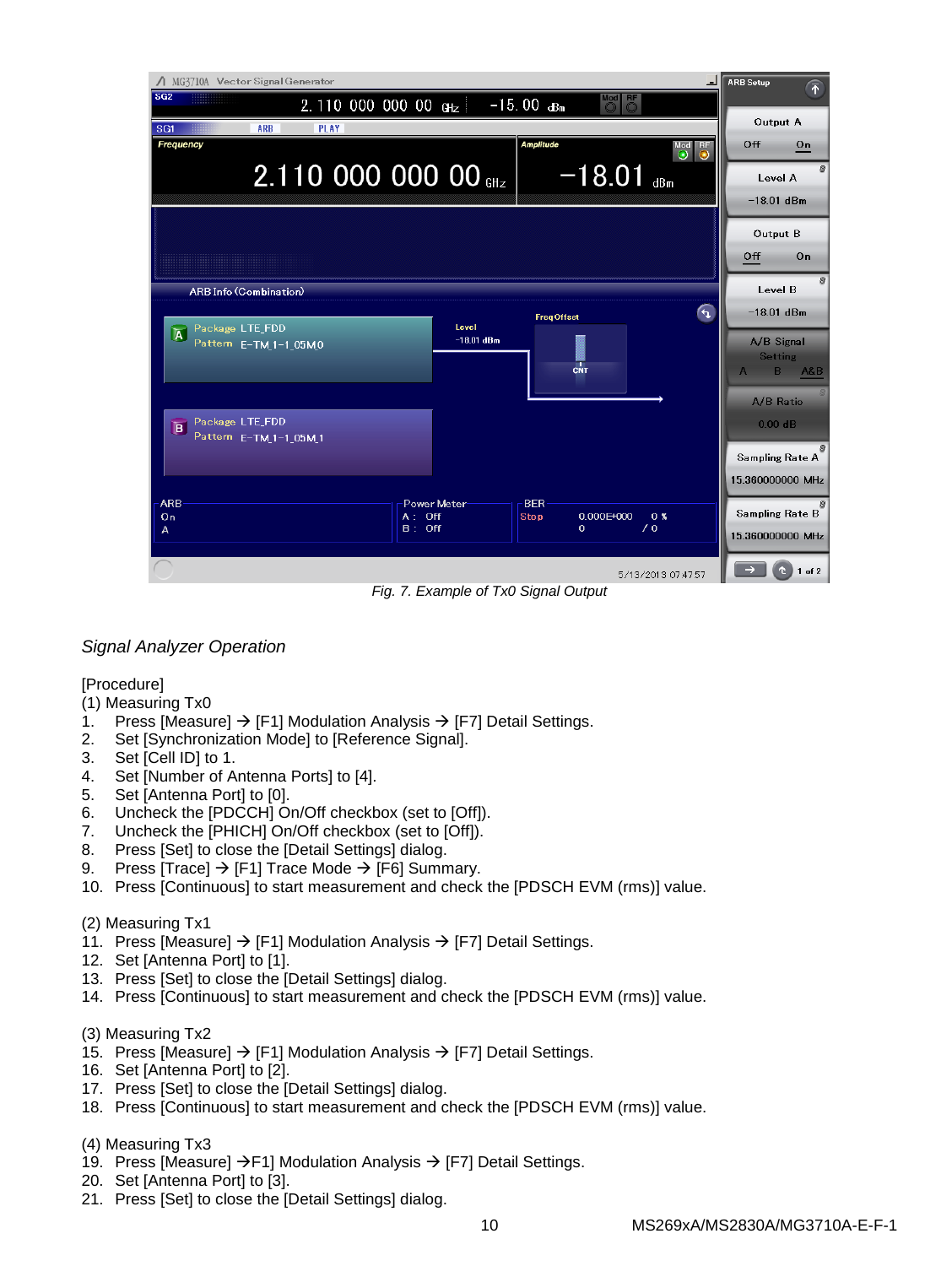22. Press [Continuous] to start measurement and check the [PDSCH EVM (rms)] value.

| #3GLTE Downlink                                                           | $\vert x \vert$                                                                                       |
|---------------------------------------------------------------------------|-------------------------------------------------------------------------------------------------------|
| Off<br><b>Test Model</b><br>$\blacktriangledown$                          | On/Off<br><b>Power Boosting</b>                                                                       |
| Synchronization Mode                                                      | $0.000$ $\pm$ dB<br>$\overline{\mathbf{v}}$<br>Auto<br>PBCH                                           |
| Reference Signal<br>۰                                                     | $\overline{0.000}$ $\Box$ dB<br>Auto<br>$\overline{\mathbf{v}}$<br>$\overline{\phantom{a}}$<br>$P-SS$ |
| <b>Using Cell ID</b><br>$\overline{\phantom{a}}$<br>Reference Signal Mode | $\overline{0.000}$ dB<br>Auto<br>$\overline{\mathbf{v}}$<br>$S-SS$<br>$\overline{\phantom{0}}$        |
| H<br>Frequency Shift<br>Iо                                                | $\overline{0.000}$ dB<br>Auto<br><b>PDCCH</b><br>п                                                    |
| H<br>Cell ID<br>11                                                        | $\overline{0.000}$ dB<br>Auto<br>$\overline{\mathbf{v}}$<br>$\overline{\phantom{a}}$<br><b>PCFICH</b> |
|                                                                           | $0.000 \pm d$ B<br>Auto<br>PHICH<br>г                                                                 |
| $0.000$ $\triangle$ dB<br>Reference Signal Power Boosting                 | $\overline{0.000}$ dB<br>Auto<br><b>PDSCH</b>                                                         |
| Number of Antenna Ports<br>4                                              | PHICH Ng<br>1/6                                                                                       |
| lo<br>Antenna Port                                                        | Normal<br><b>PHICH Duration</b>                                                                       |
|                                                                           | ÷<br>Auto<br>Number of PDCCH Symbols                                                                  |
| Pseudo-Random Sequence                                                    | Auto<br><b>PDCCH Mapping</b>                                                                          |
| TS36.211 V8.3.0 (2008-05)                                                 | <b>PDCCHFormat</b><br>0                                                                               |
|                                                                           | ÷<br>Number of PDCCHs                                                                                 |
| $\nabla$ Channel Estimation                                               | <b>PDSCHEVMCalculation</b>                                                                            |
| H<br>Moving Average Filter   19                                           | 3GPP<br>$\overline{\phantom{a}}$                                                                      |
| Normal<br><b>Measurement Filter Type</b><br>$\overline{\phantom{a}}$      | Localized<br>Virtual Resource Block Type                                                              |
| □ Extended Frea Lock Range                                                |                                                                                                       |
|                                                                           | Cancel<br>Set                                                                                         |

*Fig. 8. Tx0 PDSCH EVM Settings*

| $\Lambda$ MS2692A        | <b>3GLTE Downlink</b> |                                        |                                  |                          |                                           | 口口 | 5/13/2013 14:59:29                             |
|--------------------------|-----------------------|----------------------------------------|----------------------------------|--------------------------|-------------------------------------------|----|------------------------------------------------|
| Carrier Freq.            |                       | 2 110 000 000 Hz                       | Input Level                      | -15.00 dBm               |                                           |    | 望 3GLTE Downlink<br><b>Modulation Analysis</b> |
| Modulation               |                       | <b>AUTO</b>                            | ATT                              | 4 dB                     |                                           |    | اجا                                            |
| <b>Channel Bandwidth</b> |                       | 5MHz                                   |                                  |                          | Using Cell ID<br><b>Reference Signal</b>  |    | Analysis                                       |
| <b>Result</b>            |                       |                                        | <b>Measuring</b>                 |                          |                                           |    | <b>Time</b>                                    |
| PDSCH EVM (rms)          |                       |                                        |                                  |                          |                                           |    | PDSCH                                          |
| QPSK                     |                       | 0.43%                                  |                                  | <b>Frequency Error</b>   | $-1.42$ Hz                                |    | <b>Modulation Scheme</b>                       |
| 16QAM                    |                       | *** ** %                               |                                  |                          | $-0.001$ ppm                              |    | <b>AUTO</b>                                    |
| 64QAM                    |                       | *** ** %                               |                                  | <b>Output Power</b>      | -23.87 dBm                                |    |                                                |
|                          |                       |                                        |                                  | <b>Mean Power</b>        | -23.87 dBm                                |    | Channel Bandwidth                              |
|                          |                       | PDSCH EVM (peak) / Subcarrier / Symbol |                                  | Total EVM (rms)          | 0.21%                                     |    | 5MHz                                           |
| QPSK                     |                       | 1.36 %                                 | 0 <sub>1</sub><br>$\overline{A}$ | Total EVM (peak)         | 0.70%                                     |    |                                                |
| 16QAM                    |                       | *** ** %                               | ****  <br>***                    | <b>Symbol Number</b>     | 4                                         |    |                                                |
| 64QAM                    |                       | *** ** %                               | ***<br>****                      | <b>Subcarrier Number</b> | 298                                       |    |                                                |
| <b>RS Power</b>          |                       | 43.217 dBm                             |                                  | <b>Origin Offset</b>     | $-31.48$ dB                               |    |                                                |
| <b>OSTP</b>              |                       | -24.453 dBm                            |                                  |                          |                                           |    |                                                |
| Summary                  |                       |                                        |                                  |                          |                                           |    | Total EVM &<br>Constellation                   |
|                          |                       |                                        |                                  |                          | Page No.<br>11                            | 9  | Composite                                      |
| <b>Channel Summary</b>   |                       |                                        |                                  |                          |                                           |    |                                                |
| Channel                  | Avg EVM<br>(rms)      | EVM / Subcarrier / Symbol              | Max EVM (peak)                   | Avg Power                | <b>Symbol Clock Error</b><br>$-0.004$ ppm |    | <b>EVM Window Length</b>                       |
| RS                       | $\%$<br>0.23          | 0.70<br>$\%$                           | 298<br>4                         | -43.217 dBm              | <b>IQ Skew</b><br>*** *** ns              |    | 32                                             |
| P-SS                     | 0.24<br>$\%$          | 0.43<br>$\%$                           | 122<br>6                         | $-0.004$ dB              | IQ Imbalance<br>*** *** dB                |    |                                                |
| S-SS                     | $\%$<br>0.28          | 0.52<br>%                              | 153<br>5                         | $-0.002$ dB              | IQ Quad Error                             |    | <b>Detail Settings</b>                         |
| PBCH                     | $\%$<br>0.16          | $\%$<br>0.38                           | 10<br>142                        | $-3.012$ dB              | *** *** deg.                              |    |                                                |
| <b>PCFICH</b>            | 0.11<br>$\%$          | 0.14<br>$\%$                           | 230<br>0                         | $-3.016$ dB              | Cell ID                                   | 1  |                                                |
| PHICH                    | *** **<br>$\%$        | *** **<br>$\%$                         | ****<br>$***$                    | *** *** dB               | Num of PDCCH Symbols                      | O  | Optional                                       |
| <b>PDCCH</b>             | *** **<br>$\%$        | *** **<br>$\frac{9}{6}$<br>×.          | ****<br>***                      | ***.*** dB               |                                           |    | <b>Measurements</b>                            |
|                          |                       |                                        |                                  |                          |                                           |    | 0n<br>Off                                      |
| Ref.Int                  |                       |                                        |                                  |                          |                                           |    | $\blacksquare$ $\Omega$<br>1 of 2              |

*Fig. 9. Tx0 PDSCH EVM Measurement Results*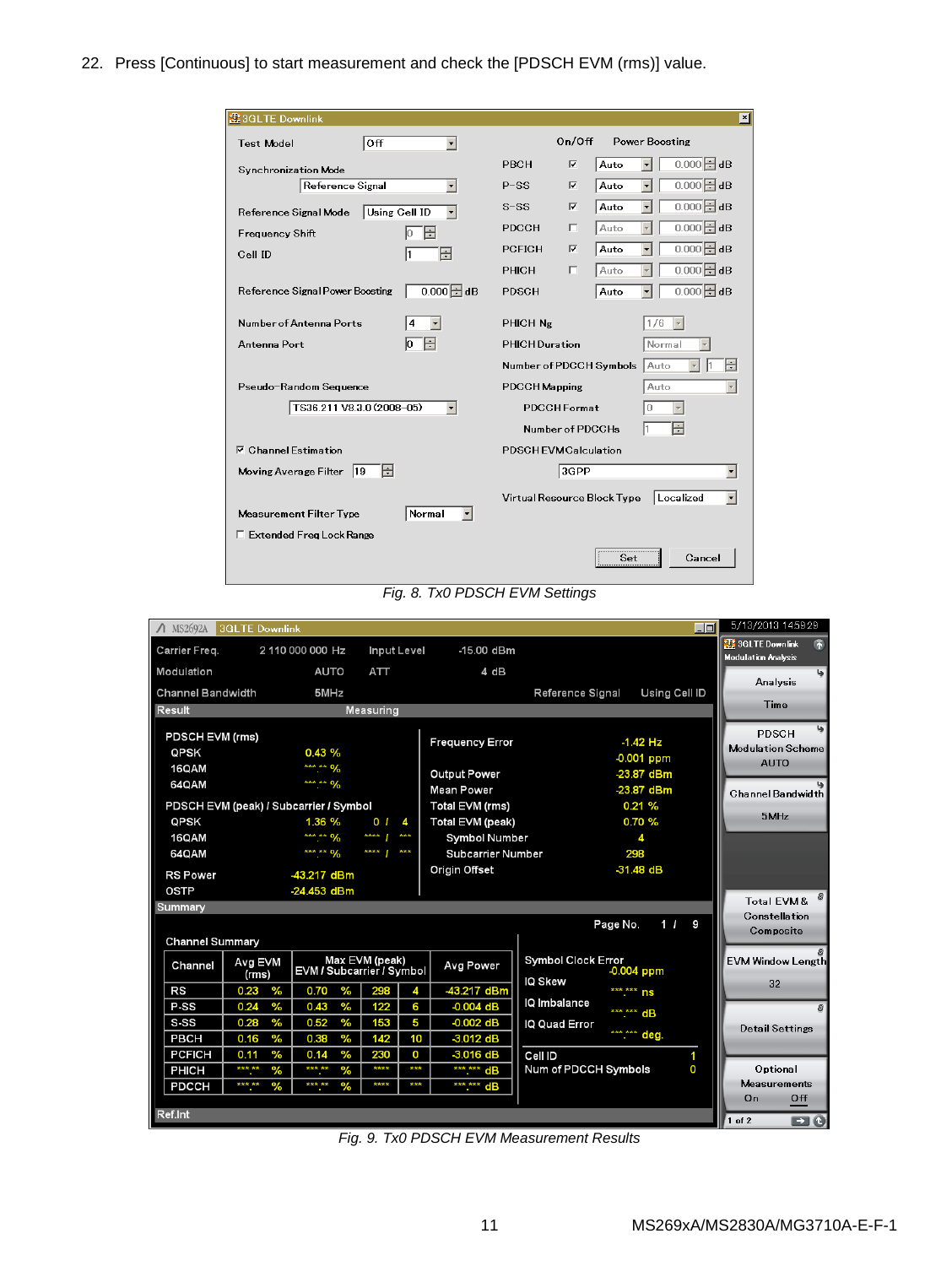## *Appendix*

This demonstration uses the baseband addition function of a MG3710A Vector Signal Generator to output four antenna signals from one MG3710A. However, it is also possible to use two MG3710A units without the baseband addition function to allocate the four base station antenna signals in a 1:1 ratio to the four RF ports of the two vector signal generators. Refer to the following Table 3 and Figure 10 for the differences when simulating signal output from four antennas using the baseband signal addition function and one MG3710A, and when using two MG3710A units without the baseband signal addition function.

|                                   | Configuration 1                  | Configuration 2                    |
|-----------------------------------|----------------------------------|------------------------------------|
|                                   | (Contents of this demonstration) |                                    |
| No. of MG3710A Vector Signal      | 1 unit                           | 2 units                            |
| Generators with 2ndRF option      |                                  |                                    |
| No. of RF Ports                   | $\overline{2}$                   | $\overline{4}$                     |
| Requires Baseband Signal          | Yes                              | <b>No</b>                          |
| Addition Option for Each RF Port  |                                  |                                    |
| <b>Extra Required Options</b>     | -                                | MG3710A-017 General I/O            |
| Extra Instruments                 |                                  | Frame Trigger Source (Function     |
|                                   |                                  | Generator), Cables, etc., for      |
|                                   |                                  | Synchronizing Trigger, Baseband    |
|                                   |                                  | Clock, Local Signal, etc., between |
|                                   |                                  | Each Vector Signal Generator       |
| <b>Timing Adjustment Function</b> | Yes                              | Yes                                |
| between Antennas                  |                                  |                                    |
| <b>Phase Adjustment Function</b>  | No.                              | Yes                                |
| between Antennas                  | (Baseband Signal Addition        |                                    |
|                                   | Function: No Phase Offset        |                                    |
|                                   | Adjustment Between Memory A      |                                    |
|                                   | and Memory B)                    |                                    |
| Fading Test Support for Each      | No.                              | Yes                                |
| Antenna Signal                    |                                  |                                    |

| Table 3. Examples of MG3710A Vector Signal Generator Configuration (with Four Tx Antennas). |  |  |
|---------------------------------------------------------------------------------------------|--|--|
|                                                                                             |  |  |

This demonstration tested a multi-antenna transmitter but it cannot be used for a test of multi-antenna/MIMO receivers with fading. The usual fading simulation calculates the MIMO matrix for the multiple antennas and outputs these values at the independent RF ports. However, since these signals for each RF port are the signals at the receiver antenna terminal, they contain a mixture of multiple channels. Consequently, attempting baseband signal addition for these types of signals does not capture the actual test target signal.



*Fig. 10. Measurement points for multi-antenna testing*

Refer to the application note MG3710A-J-F-3 MIMO Phase Coherence using Vector Signal Generator for the method for synchronizing between each RF port (Phase Coherence) using two MG3710A Vector Signal Generator units, and the method for minimizing the timing and phase offsets between each RF port.